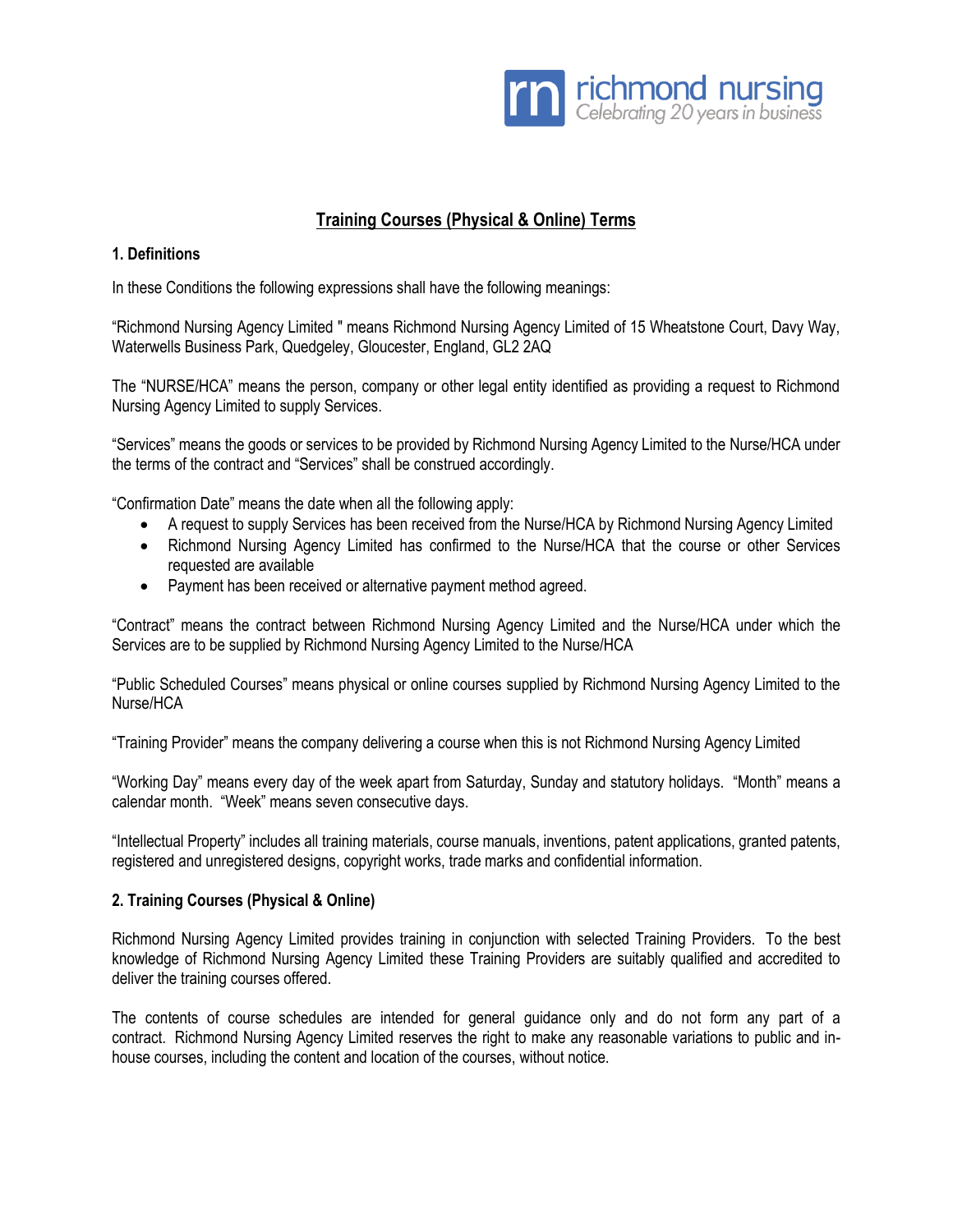

The indication of course availability and location shown on the Richmond Nursing Agency Limited website is for general guidance and does not form any part of a contract. Please contact Richmond Nursing Agency Limited before making any travel or accommodation arrangements as Richmond Nursing Agency Limited will not be liable for any action that you may take in reliance on the information.

Richmond Nursing Agency Limited will perform the Services with reasonable skill and care. Any other conditions or warranties whether express or implied as to the quality of the Services are hereby expressly excluded.

Unless otherwise indicated, all courses are delivered solely in English and all delegates must be sufficiently proficient in English language before attending a course.

Richmond Nursing Agency Limited and its Training Providers reserve the right to refuse admission to the training premises by any person whom they consider in their absolute discretion to be unsuitable for admission onto the training premises or to remove any such person after the commencement of a course.

### **3. Payment**

Payment must be received before attendance of, or completion of any physical or online courses.

You can pay by credit/debit card online or by cash/cheques. Cheques should be made payable to Richmond Nursing Agency Limited.

### **4. Price**

The price payable for the Services shall be the list price of Richmond Nursing Agency Limited at the Confirmation Date unless otherwise stated.

The price does not include travel, accommodation, meals or other related expenses unless explicitly stated.

All prices are exclusive of Value Added Tax and this will be charged at the appropriate rate where applicable.

We reserve the right to change course fees without notice.

### **5. Cancellations**

Richmond Nursing Agency Limited reserves the right to cancel or arrange an alternative date for a course. In such circumstances Richmond Nursing Agency Limited will endeavour to provide notice of cancellation or change to the Nurse/HCA. In the event of cancellation the Nurse/HCA will be entitled to a full refund of the course fee but shall not be liable for any other loss or expense arising.

The Nurse/HCA may cancel the course booking by notifying Richmond Nursing Agency Limited in writing by emailing [training@richmondnursing.co.uk](mailto:training@richmondnursing.co.uk) as soon as reasonably practicable. The Nurse/HCA shall also be deemed to have cancelled the course booking if the Nurse/HCA does not attend the event. Please note non attendance due to illness, difficulty in transport arrangements, weather conditions and any other reason will incur the same cancellation charge.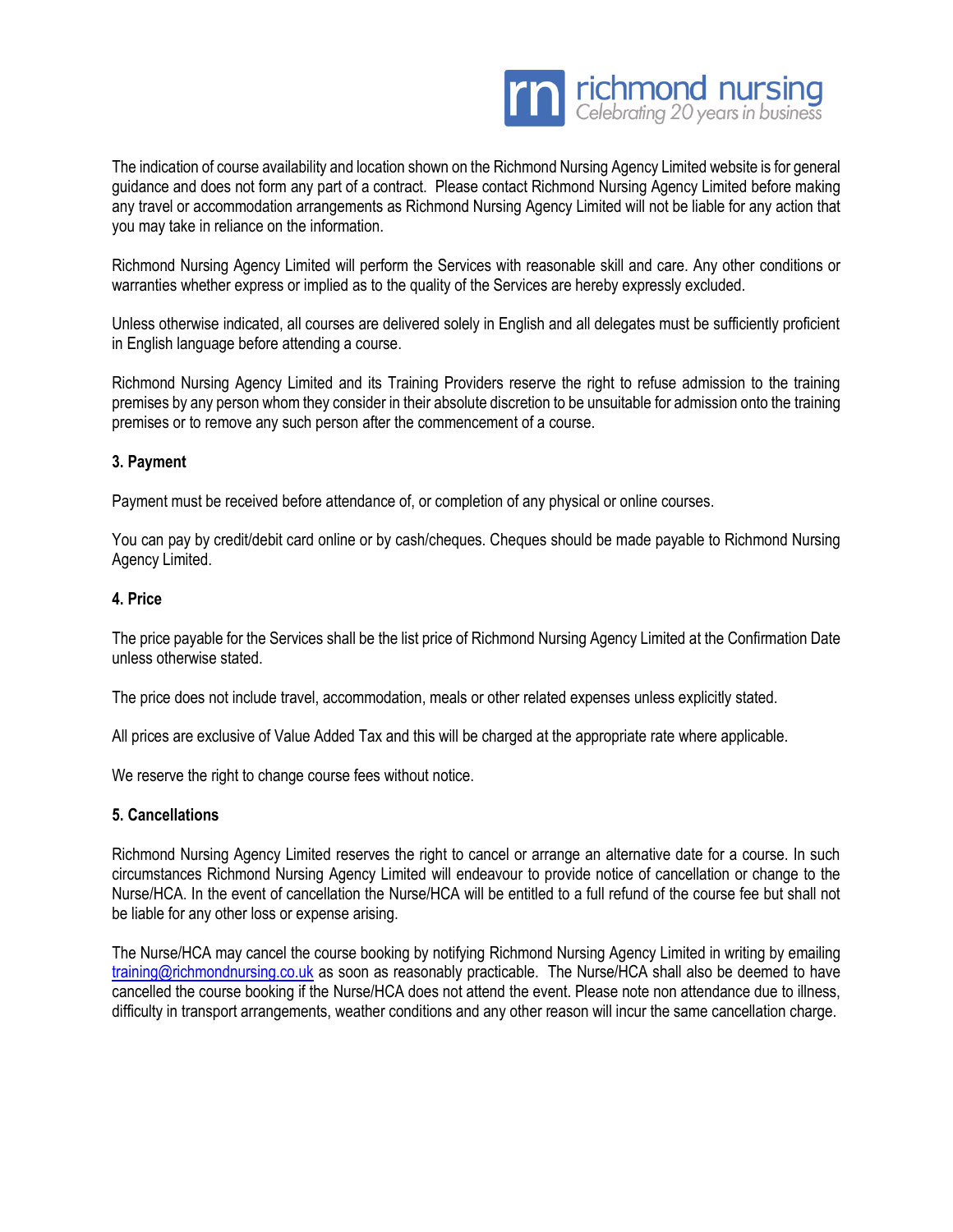

The Nurse/HCA shall be liable to pay a cancellation fee as follows:

| <b>Public Scheduled Courses:</b> |                                                 |
|----------------------------------|-------------------------------------------------|
|                                  | Number of Hours Notice Proportion of Course Fee |
| 0 – 24 Hours                     | $100\%$                                         |
| 24+ Hours                        | $0\%$                                           |

In the event that the delegate is unable to attend the course booked Richmond Nursing Agency Limited will endeavour to transfer the delegate to an alternative course. If this is requested 24 hours or more from the start date of the original course then the only charges will be any difference in course price if applicable. If a transfer is requested less than 24 hours from the start date of the original course then the cancellation fee above shall be payable.

For the avoidance of doubt, E-Learning (Online) and Video (Online) courses are included as a Public Scheduled Course and upon course materials and access to E-Learning being provided to the Nurse/HCA 100% of the Course Fee is payable in the event of any cancellation.

## **6. Liability**

Richmond Nursing Agency Limited's total liability for any loss or damage shall not exceed the price payable for the Services, except in cases of direct physical damage to the Nurse/HCA's property, personal injury or death.

Richmond Nursing Agency Limited shall not be liable howsoever caused for indirect or consequential loss including but not limited to: loss of profits; loss of revenue; loss of goodwill; loss of data; failure to achieve savings.

### **7. Force Majeure**

Richmond Nursing Agency Limited shall not be in breach of this contract if there is any total or partial failure of performance by it of its duties and obligations under this contract occasioned by any act of God, fire, act of government or state, war, civil commotion, insurrection, embargo, prevention from or hindrance from obtaining any raw materials or energy, sickness or other cause beyond its reasonable control.

If Richmond Nursing Agency Limited is unable to perform its duties and obligations under this contract as a direct result of one or more such causes Richmond Nursing Agency Limited shall give written notice to the Nurse/HCA of such inability stating the cause in question.

### **8. Data Protection and Confidentiality**

The policy of Richmond Nursing Agency Limited with respect to data protection is detailed in its Privacy Policy which should be read in conjunction with these terms and conditions of contract.

Where Services are certified training courses, the Nurse/HCA consents to allow Richmond Nursing Agency Limited full access to examination results arising from their courses. This information will be used in accordance with the requirements of relevant data protection legislation. The data will be used to evaluate the completion of training and to assist Richmond Nursing Agency Limited in providing its end user clients with proof of mandatory training.

Completion certificates of all courses are the property of Richmond Nursing Agency. Should you require copies of certificates there will be an administration charge of £50. Once payment has been received these will be posted to you first class.